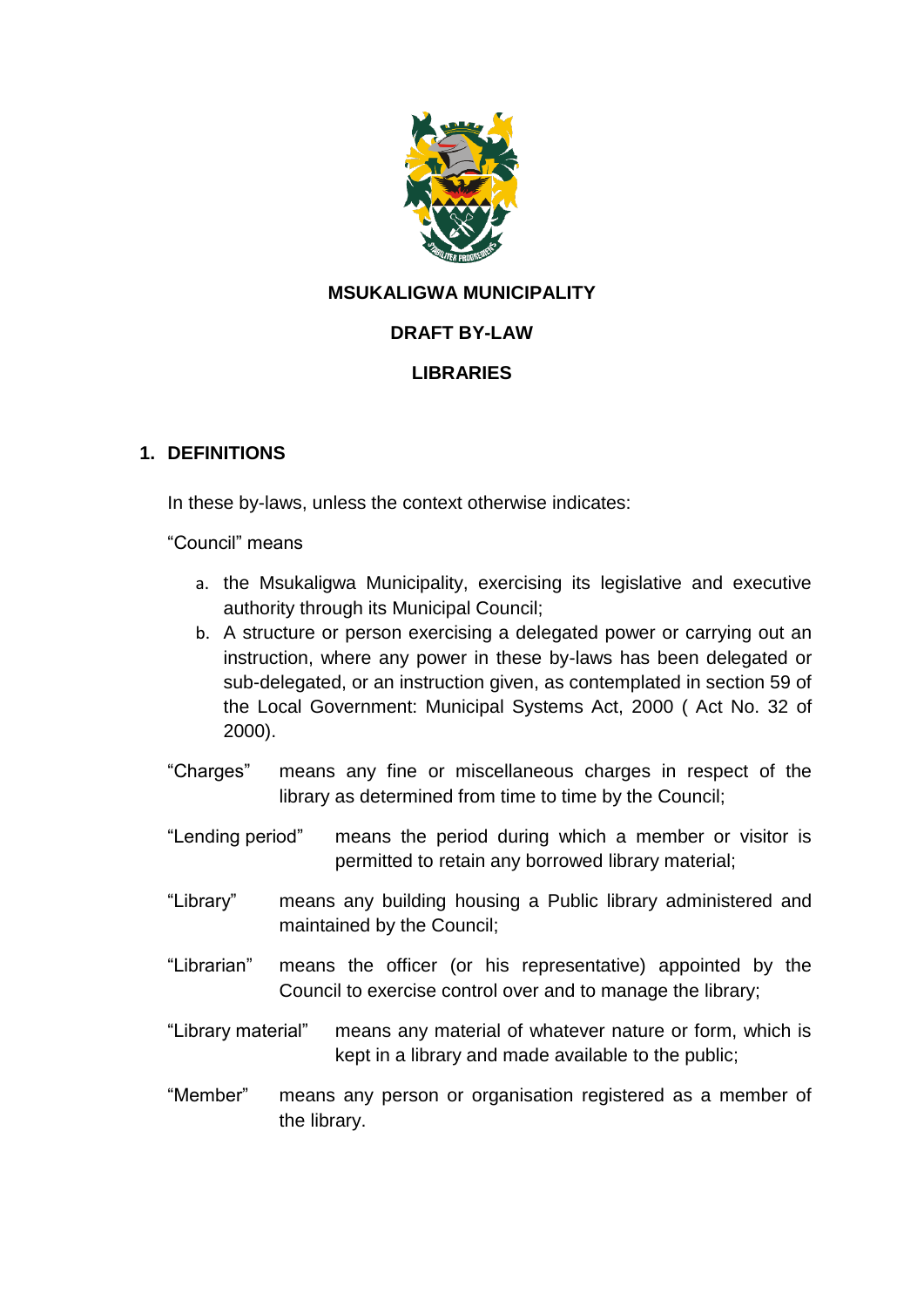# **2. ADMISSION TO LIBRARY BUILDINGS.**

- 1. Subject to the provisions of subsection 2, and of section 15, any person admitted to a library may use the facilities of that library during official library hours: Provided that if a person wishes to borrow library material, that person must first become a member of the library and pay the prescribed fee for membership.
- 2. A librarian may
	- a. In his/her discretion determine the maximum number of persons that may be allowed in any part of the library at any given time and may exercise the necessary access control for that purpose;
	- b. For any reasonable cause, instruct a member or other person to leave the library.
	- c. Restrict or cancel membership of person who repeatedly do not return the books on time, without valid excuse or who does not respond to written reminders and phone calls (section (5 and 6)).
	- d. Refuse a person who gave incorrect information (address, phone numbers and other contact details, etc.) to take any material from the library.
	- e. A person must also immediately inform the library if any of his/her contact details have changed (paragraph (4), section (3)). Failure to do this will result in memberships being suspended.

#### **3. MEMBERSHIP**

- 1.
- a. Subject to the provisions of paragraph (b.i) subsection (3), the Council may grant to any person residing or employed within the area of jurisdiction of the Council or who is a taxpayer of the Council, membership of the library, subject to the provisions determined by the Councils and provided such person undertakes to subject himself to the provisions of the by-laws and the rules.
- b. The Council may, subject to the conditions it may determine, grant membership of the library to a pre-school or school going child, should its parents or guardian consent, in writing thereto and undertake to stand surely for the observance by such child of the provisions of the by-laws and the rules for conducting the business of the library, adopted by the Council
	- i. All new applications for membership shall provide a copy of their consumer's account in order to prove that there are no debts.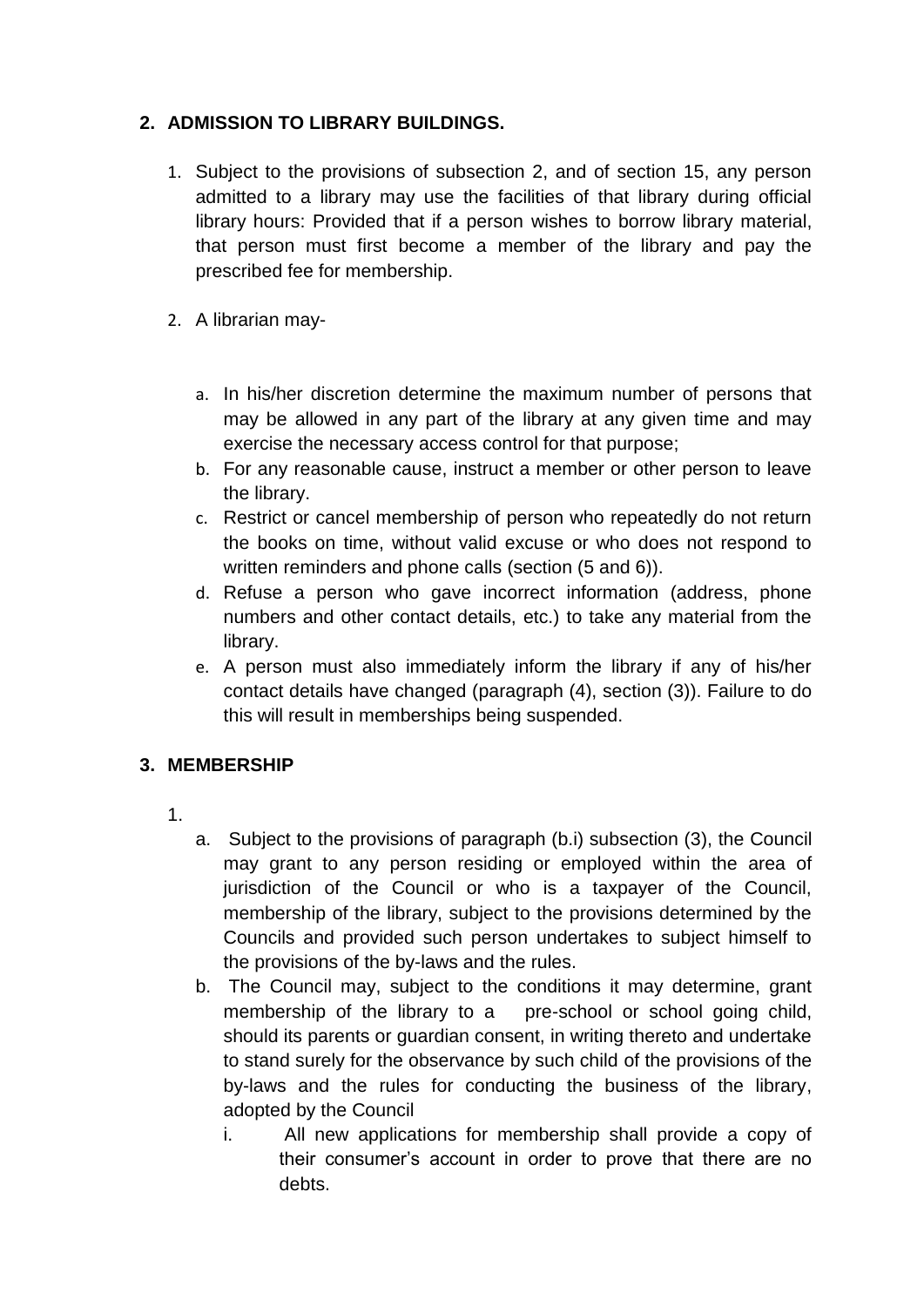- c. Application for membership shall be made on a form prescribed by the Council.
- d. The Council shall issue a certificate of membership to a member authorising him/her to borrow from the library such quantity of library material as may be determined by the Council from time-to-time.
- e. A certificate of membership shall be valid from date of issue until expiry date indicated on certificate. The membership of a person shall lapse after such period, unless it is renewed.
- 2. The Council may grant membership of the library to a person residing outside its area of jurisdiction on conditions determined by the Council from time-to-time.
- 3. A member desirous of terminating his membership of the library shall return his certificate of membership to the librarian without delay, failing which he may be held responsible in terms of section 9 for all library material borrowed against such certificate of membership.
- 4. When a member changes his/her address, he/she shall notify the librarian, in writing, within 7 days of such change of address.
- 5.
- a. When a member's certificate of membership gets lost, he shall forthwith notify the librarian, in writing, and the librarian may, on payment of the prescribed charges, issue a duplicate of such certificate.
- f. Should a lost certificate of membership be found, the duplicate certificate of membership issued in place thereof, shall forthwith be returned to the librarian: Provided that any charges paid for such duplicate shall not be refunded to the member.
- g. If a member gives notice in terms of paragraph (a), such member shall, notwithstanding the provisions of section 9.1, not be liable in terms of the said section in respect of any library material borrowed against the lost certificate of membership after the date of such notice.
- 6. A person residing for a period of less than three months in the area of jurisdiction of the Council may register a visitor if-
	- He applies for such registration on the form prescribed by the Council: Provided that the required proof of identification and particulars as determined by the Council, are submitted;
	- Comply with paragraph 3.1.b.i
	- The Council approves such application.
- 7. Any person may, on behalf of any organization or similar body, if duly authorised thereto by such organization or body, apply on the form prescribed by the Council for registration of such organization or body as a member of the library.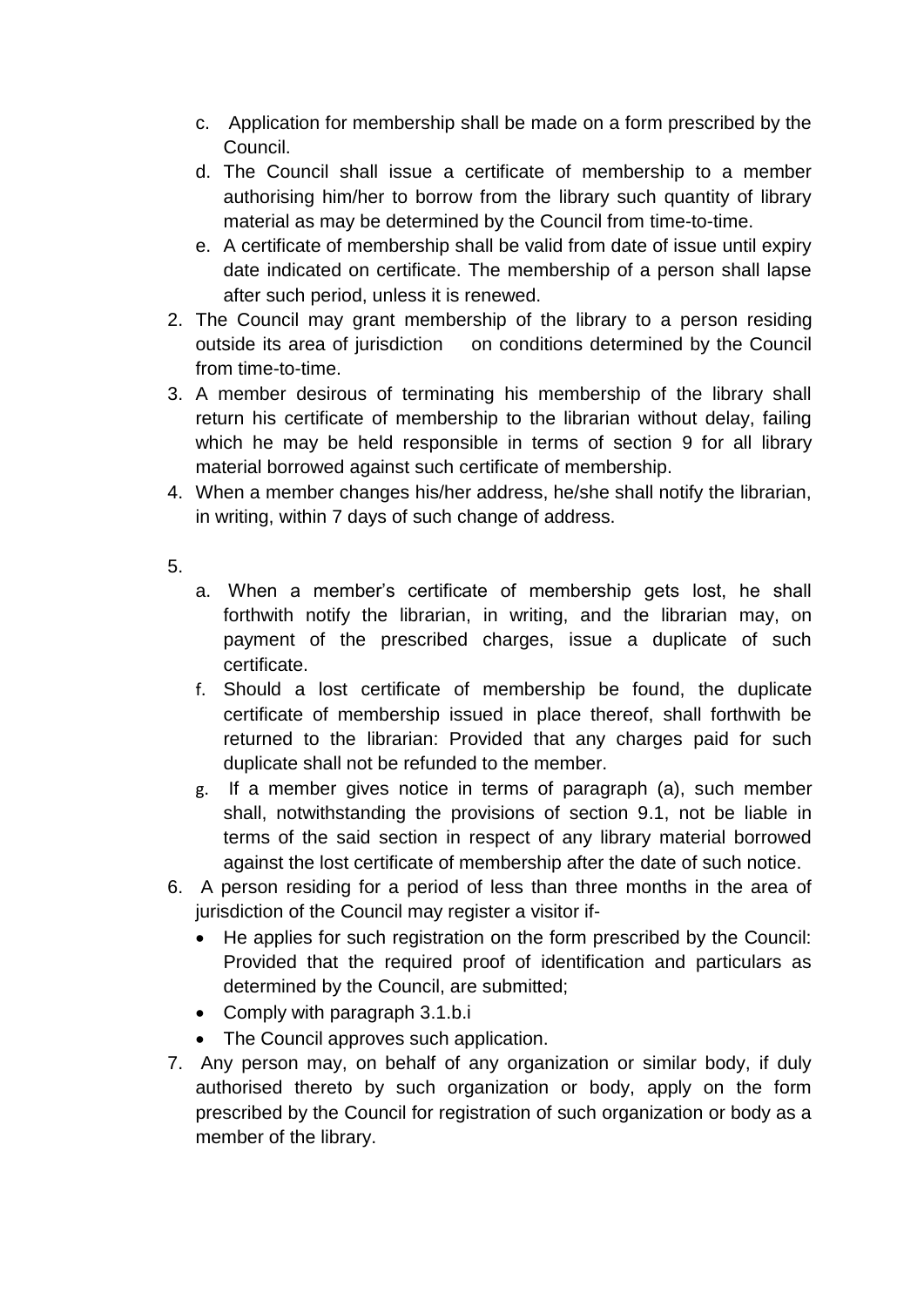# **4. LOAN OF LIBRARY MATERIAL**

- 1. Library material shall be deemed to be on loan from the library to the member against whose certificate of membership it was lent.
- 2. No person shall be in possession of any library material not lent against a certificate of membership.
- 3. Library material bearing the mark of the library or the Mpumalanga Provincial Administration, and on which there is no official indication that it has been withdrawn, written off or sold, shall be the property of the Council or the Mpumalanga Provincial Administration.
- 4. a. A member borrowing library material from the library shall ascertain whether such material is damaged and, if damaged, he/she shall draw the attention of the librarian to the fact.
	- b. The librarian shall not make damaged library material available for borrowing purposes: Provided that where such damaged material is nevertheless made available for borrowing purposes, particulars of such damage shall be affixed thereto.

### **5. RETURN OF LIBRARY MATERIAL**

A member of the library shall borrow library material bought by the Council for a period not exceeding two weeks,

- a. The Council may extend the borrowing period of any library material not in demand by any other member after consideration of an application to that effect by the member who borrowed the library material, for not more than two more borrowing periods;
- b. A member shall be responsible for the return of library material borrowed by him/her, and should such member find it impossible to personally return such library material, he may return it in any other way;
- c. A member who has borrowed library material shall not keep it for more than three days after receipt of a written notice from the librarian that such library material is to be returned.

# **6. OVERDUE LIBRARY MATERIAL**

1. Should a member not return library material borrowed against his/her certificate of membership within the period stated in Section 5.a. or any period determined by the Council in terms of the proviso to that section, as the case may be, such member shall be liable for payment to the Council of the prescribed fine for every week or portion thereof during which such member fails to return such library material.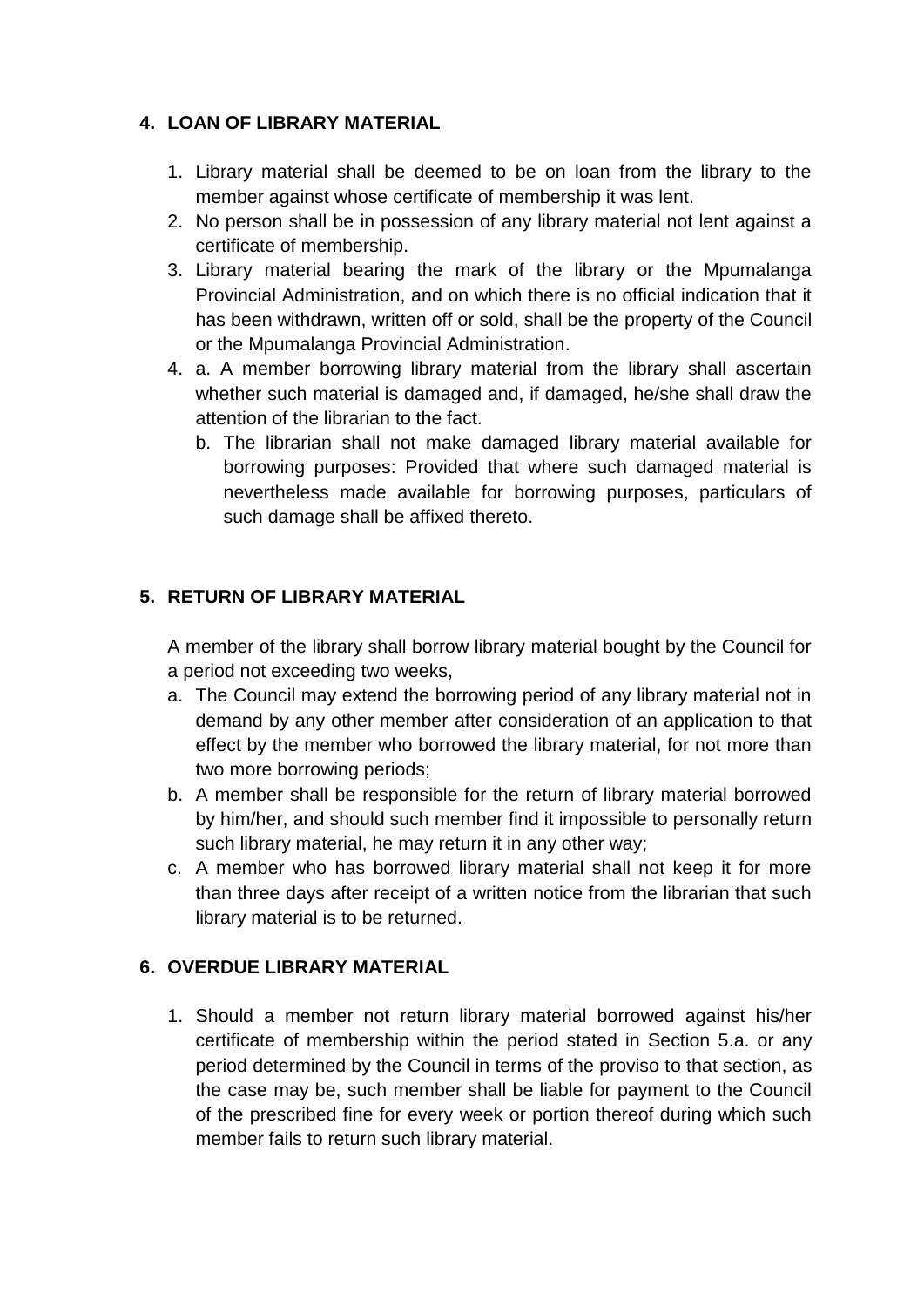- 2. The Council may exempt any person from the payment of such fine if the librarian is satisfied that failure to return library material is due to circumstances beyond the borrower's control.
- 3. In order to obtain overdue library material, a Council may determine a fine free period for a time in which such library material may be returned.

# **7. RESERVATION OF LIBRARY MATERIAL**

1. No library material will be held for longer than 1 week after date of phoning member to collect reserved material.

# **8. LOST AND DAMAGED LIBRARY MATERIAL**

- 1. Should library material be lost or become damaged or deemed to be lost in terms of section 3, the member against whose certificate of membership such library material was borrowed shall, in addition to any fine or other charges for which he shall be liable in respect of the said library material, be liable for payment to the Council of the purchase price thereof or any amount to make good the damage as may be determined by the Council (see section 20). He/she can replace it with a copy of equal value or a copy acceptable to the Council (just applicable to own purchased and donated books).
- 2. Library material retained by a borrower for more than three (3) months calculated from the expiry date allocated to such material at the time of issuing or after granting any extension for the borrowing period, on receipt of a request to do so by phone or post, fails to return library material within 7 days, shall be deemed to be lost.
- 3. Lost or damaged library material shall remain the property of the Council or the Mpumalanga Provincial Administration.
- 4. No further library material shall be lent to a member who, in terms of subsection 1, is responsible therefore.
- 5. The Council may terminate membership if a member neglects his/her liability for lost and damaged library material.

# **9. HANDELING OF LIBRARY MATERIAL**

No person having library material in his/her possession, shall either wilfully or negligently-

- a. Fail to keep such material in a clean condition;
- b. Expose or permit such material to be exposed to or be damaged by water, heat, fire, animals or any other thing;
- c. Mutilate, deface, mark, crease, or in any way damage such material or permit such material to be mutilated, defaced, marked, creased or damaged;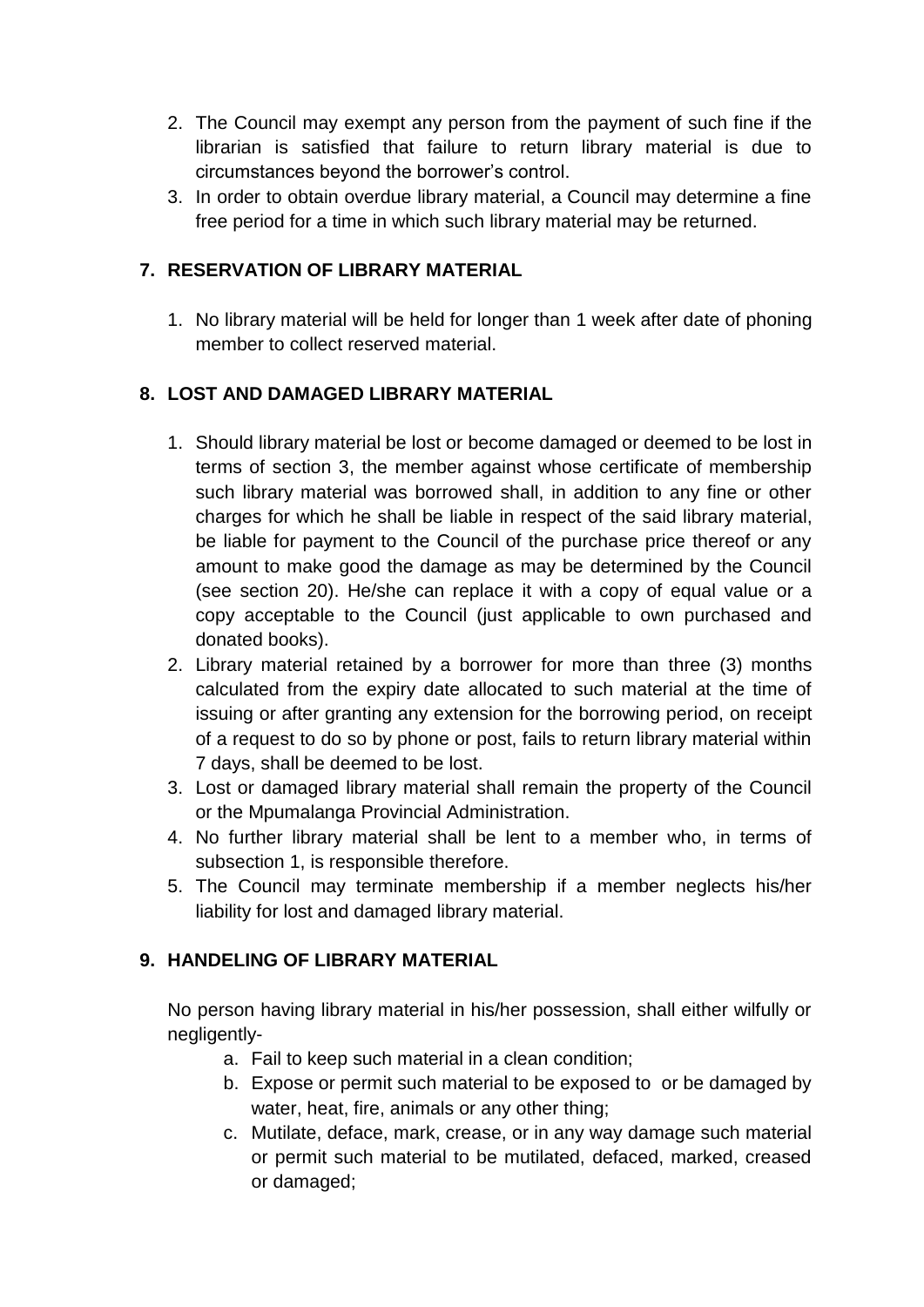- d. Remove or damage or permit to be removed or damaged any protective coverings of such material; or
- e. Lending any such library material to any unauthorised person.

# **10.EXPOSURE OF LIBRARY MATERIAL TO CONTAGIOUS DESEASES**

- 1. No person suffering from a contagious disease shall borrow or handle any library material from the library and no person shall allow another person suffering from a contagious disease, to handle such library material lent to him/her.
- 2. Any person being in possession of such library material which was exposed to a contagious disease shall immediately advise the librarian that such material was so exposed.

### **11.LIBRARY MATERIAL FOR SPECIAL PURPOSES**

- 1. Library material of a specialised nature shall only be used in such parts of the library as are set aside by the Council for the special purposes and shall not be removed from the library or any part of the library without the permission of the librarian.
- 2. Approval for the use of the group activities hall shall vest in the Council, subject to any conditions laid by the Council.
- 3. Copy right laws must be adhered to.
- 4. Photo copies may be made at an approved tariff by Council.

# **12.COMPUTER USE**

- 1. The library provides access to free Internet Services and use of the computers for the public printing is at prescribed costs.
- 2. Msukaligwa Municipality has no control over the content of material available over the Internet. Each user is required to make his/her own assessment of the truth, completeness, accuracy or suitability of Internet information.
- 3. It is prohibited for users to use the Internet for illegal, unauthorized or commercial purposes.
- 4. A user who refuses to abide by the library rules will lose the privilege of using the workstation
- 5. Computer time is limited to 30 minutes intervals, except when no one is waiting to use the service.
- 6. Library staff reserves the right to end an Internet session if the Internet search is causing a disruption of library services or if the behaviour of the user becomes inappropriate for a library setting.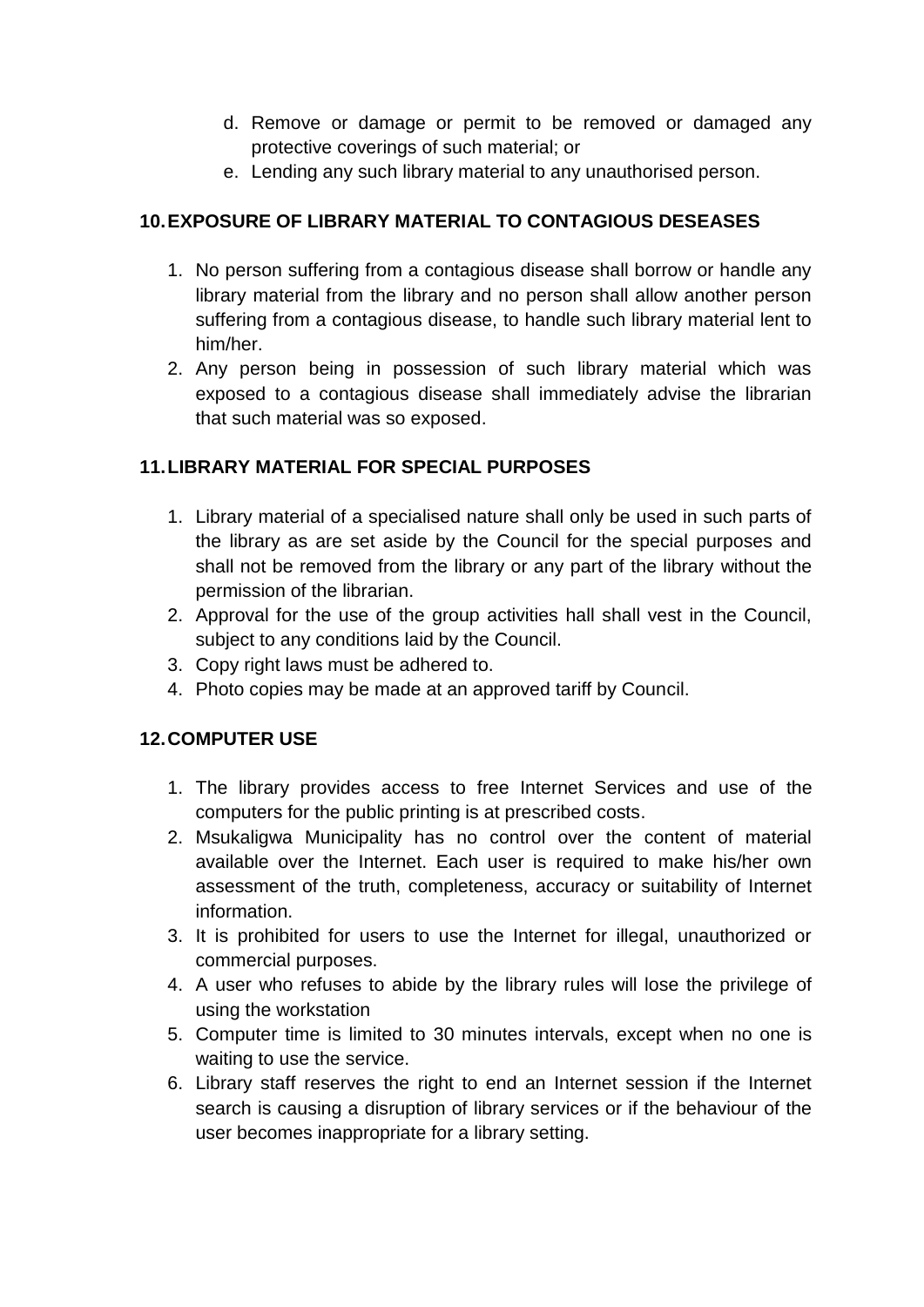7. Problems and damages encountered should be reported immediately to staff at the counter. If the user is liable for damages to hardware and software a charge may follow accordingly.

#### **13.LIBRARY HOURS**

A notice setting forth the days and hours, during which the library shall be open to the public, shall be displayed in a prominent place at or near the entrance thereto.

# **14.POSTING OF LIBRARY BY-LAWS IN LIBRARIES**

The librarian shall place a copy of these by-laws in a prominent place in the library and direct the attention of a user of the library thereto.

# **15.OFFENCES**

No person shall:-

- a. Conduct or participate in a conversation, read aloud, sing, whistle, listen to i-pod/cell phone or speak over cell phone in the library in a manner which is disturbing to other persons present in the library building; including inappropriate use of cell phones like visiting pornographic sites, gambling, etc.
- b. Impede, obstruct, disturb or in any way annoy any other person in the legitimate use of the library;
- c. Refuse to deliver any library material to the librarian within a reasonable time after being requested thereto verbally or telephonically;
- d. Allow any child under his/her supervision to create a disturbance in the library;
- e. i. Act in an uncouth or disorderly fashion; ii. Use unseemly, abusive or blasphemous language; or iii. Lay a bet or gamble in any part of the library.
- f. Recline, sleep or partake of refreshments in the library;
- g. Cause or permit any animal under his/her supervision to enter or remain in the library;
- h. While using the library, refuse to comply with any lawful request of the librarian;
- i. Bring any vehicle, carrier or container into the library without the permission of the librarian;
- j. Any person entering the library will not be allowed to wear a helmet or any other item of clothing that covers the face (caps, hoodies, etc.)
- k. Distribute or deposit in the library for distribution, material for advertisement, publicity or any other purpose without the permission of the librarian;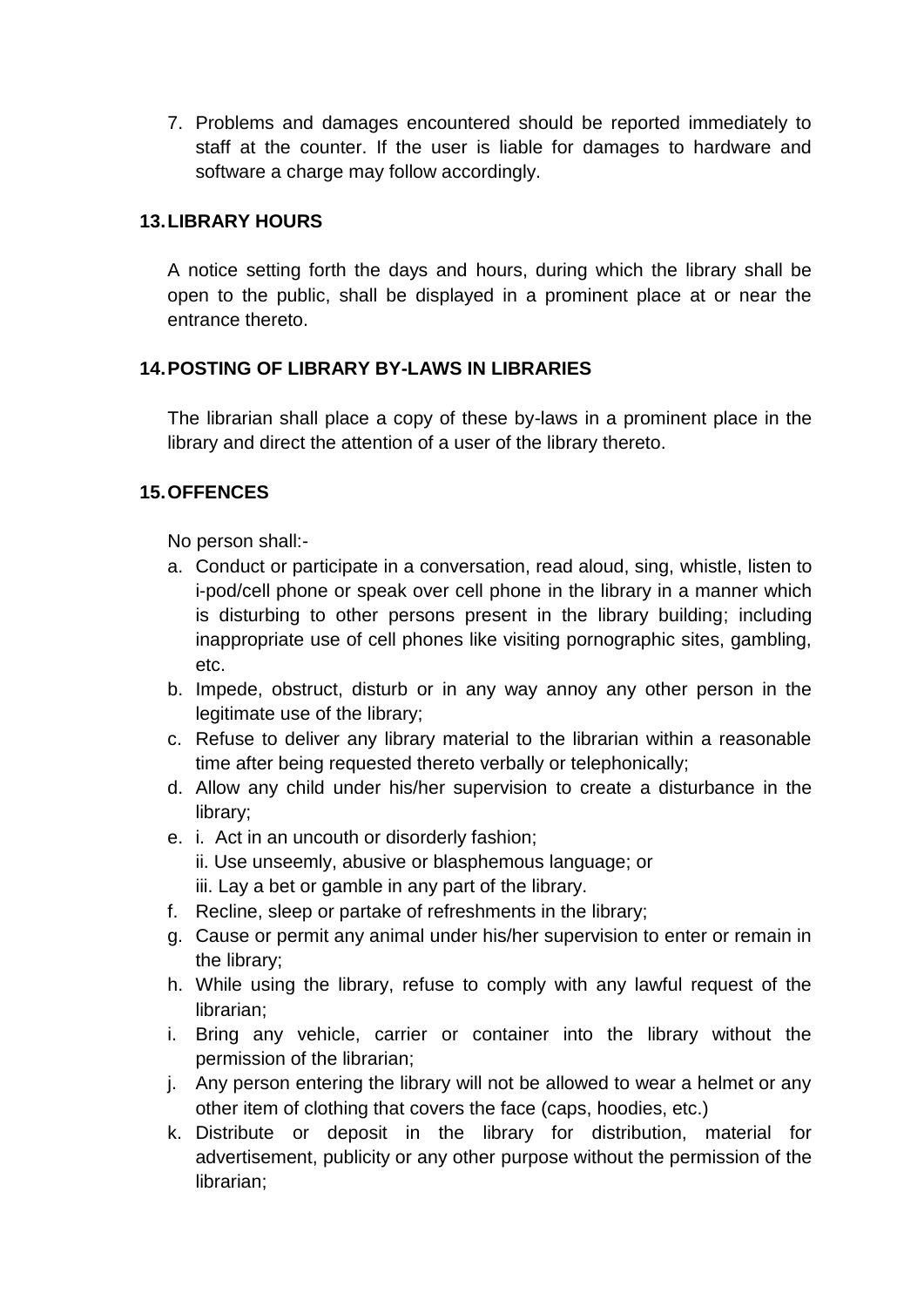- l. Damage or deface any part of the library or any fitting, furniture, equipment or contents thereof;
- m. Supply a false name and/or address for the purpose of entering any part of the library or to benefit from any service rendered by the library;
- n. Enter or remain in any part of the library if he/she is
	- i. Unclean on body or dress;
	- ii. Suffering from a contagious or infectious disease notifiable in terms of any law; or
	- iii. Under the influence of intoxicating liquor or drugs:
- o. Enter or remain in any part of the library during the hours that such a library or part thereof is not officially open for service to the public;
- p. Enter or leave the library by an entrance or exit not officially provided for the use of the public;
- q. Enter or remain in any part of the library, which is reserved for the use of the library staff;
- r. Obstruct or block any entrance to or exit from the library;
- s. Remove from the library or be in possession of library material, the loan whereof has not been registered by the librarian in terms of these by-laws; or
- t. Retain in his/her possession any library material for more than 24 hours after delivery to his registered address of a written demand from the librarian for the return of such material.
- u. The librarian will notify law enforcement authorities concerning any criminal behaviour in the Library including but not limited to theft, vandalism, exhibitionism or assault, including verbal threats.

# **16.PENALTIES**

- 1. Any person not bona fide using the library for the purpose for which it is intended or is guilty of misbehaviour in the library, may be removed from the library by the librarian or by a person called upon thereto by the librarian.
- 2. Any person contravening any of the provisions of these by-laws, shall be guilty of a offence and shall, on conviction, be liable to a fine not exceeding R500-00 or, in default of payment, to imprisonment for a period not exceeding 6 months.

#### **17.REPEAL OF BY-LAWS**

The previously published by-laws for the areas within the jurisdiction of Msukaligwa are repealed entirely.